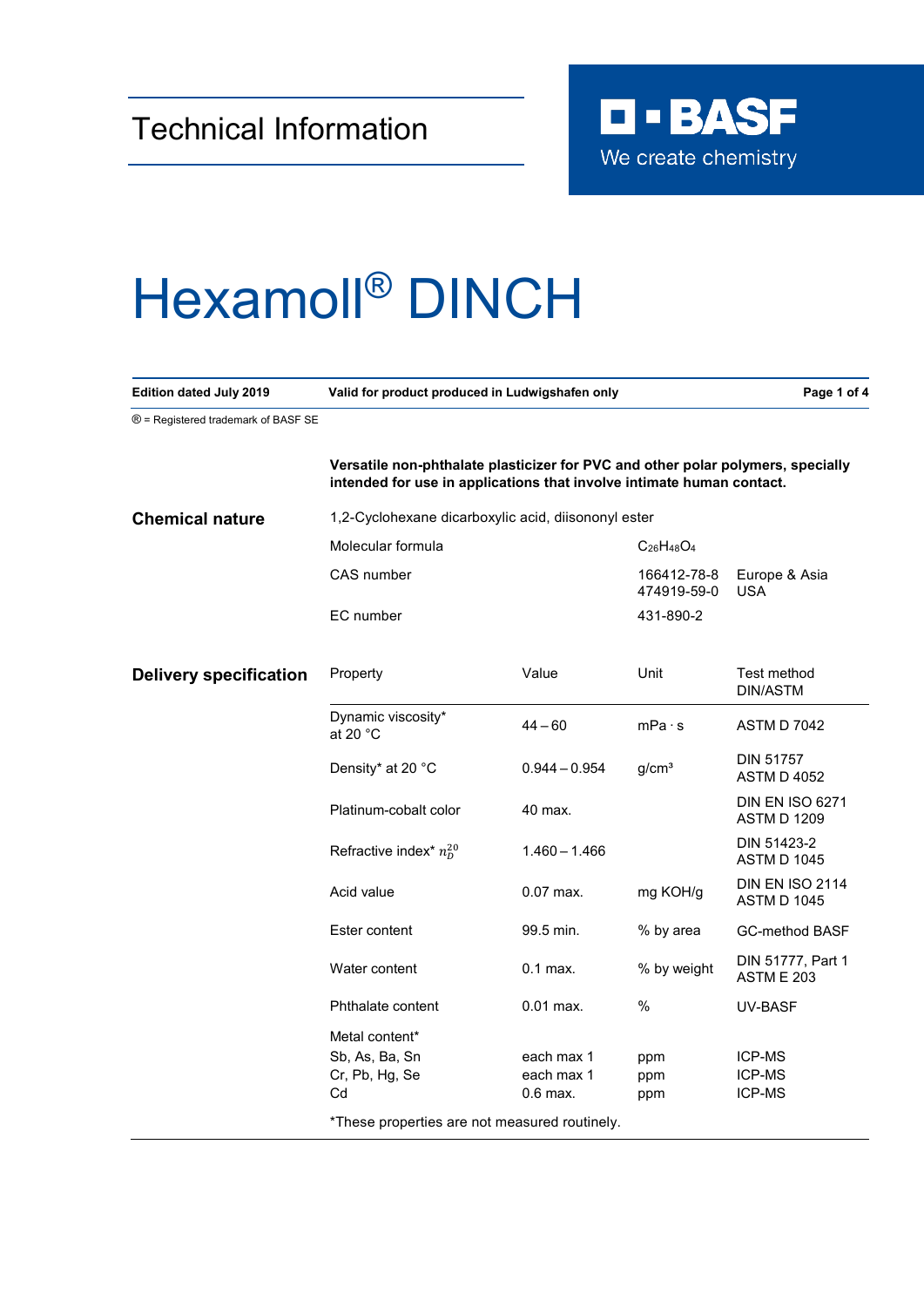| <b>Properties</b> | Hexamoll <sup>®</sup> DINCH is a colorless, clear and practically anhydrous liquid with a hardly<br>noticeable odor. It is soluble in the usual organic solvents and is miscible and<br>compatible with all of the monomeric plasticizers commonly used in PVC.<br>Hexamoll <sup>®</sup> DINCH is almost insoluble in water. |                                    |
|-------------------|------------------------------------------------------------------------------------------------------------------------------------------------------------------------------------------------------------------------------------------------------------------------------------------------------------------------------|------------------------------------|
|                   | Hexamoll <sup>®</sup> DINCH is listed for use in food-contact and medical applications.<br>Information on its regulatory status according to food-contact or medical legislation is<br>available in a separate document that we would be pleased to send you on request.                                                     |                                    |
| Physical data     | The following physical data were measured in the BASF SE laboratories. They do<br>not represent any legally-binding guarantee of properties for our sales product.                                                                                                                                                           |                                    |
|                   | Molar mass                                                                                                                                                                                                                                                                                                                   | 424.7 g/mol                        |
|                   | Pour point<br>(DIN ISO 3016)                                                                                                                                                                                                                                                                                                 | -54 $^{\circ}$ C                   |
|                   | Solution temperature at the clear point<br>(5 % S-PVC; K-value 71; DIN 53408)                                                                                                                                                                                                                                                | 151 °C                             |
|                   | Surface tension at 20 °C<br>(DIN EN 14370)                                                                                                                                                                                                                                                                                   | 30.7 mN/m                          |
|                   | Saponification value<br>(DIN EN ISO 3681)                                                                                                                                                                                                                                                                                    | 264 mg KOH/g                       |
|                   | Volume resistivity 20 °C<br>(IEC 60093)                                                                                                                                                                                                                                                                                      | $1.5 \cdot 10^{13}$ Ohm $\cdot$ cm |
|                   |                                                                                                                                                                                                                                                                                                                              |                                    |

| Vapor pressure                                         | T [°C]                  |                                                                                  | p [hPa]             |  |
|--------------------------------------------------------|-------------------------|----------------------------------------------------------------------------------|---------------------|--|
|                                                        | 50                      |                                                                                  | $1.3 \cdot 10^{-6}$ |  |
|                                                        | 60                      |                                                                                  | $5.5 \cdot 10^{-6}$ |  |
|                                                        | 70                      |                                                                                  | $2.2 \cdot 10^{-5}$ |  |
|                                                        | 80                      |                                                                                  | $7.5 \cdot 10^{-5}$ |  |
|                                                        | 90                      |                                                                                  | $2.3 \cdot 10^{-4}$ |  |
|                                                        | 100                     |                                                                                  | $6.7 \cdot 10^{-4}$ |  |
|                                                        | 120                     |                                                                                  | $4.4 \cdot 10^{-3}$ |  |
|                                                        | 140                     |                                                                                  | $2.2 \cdot 10^{-2}$ |  |
|                                                        | 160                     |                                                                                  | 0.09                |  |
|                                                        | 180                     |                                                                                  | 0.31                |  |
|                                                        | 200                     |                                                                                  | 0.95                |  |
|                                                        | 220                     |                                                                                  | 2.6                 |  |
|                                                        | 240                     |                                                                                  | 6.2                 |  |
|                                                        | 260                     |                                                                                  | 13.9                |  |
|                                                        | 270                     |                                                                                  | 20.2                |  |
| Antoine constants for<br>(p in bar; T in $^{\circ}$ C) | In $(p)$<br>A<br>B<br>C | $= A + B / (C + T)$<br>11.6057<br>$\equiv$<br>$= -6601.25$<br>155.61<br>$\equiv$ |                     |  |

(The Antoine constants were determined from vapor pressure data measured in the temperature range of 190 °C to 270 °C by a dynamic method in a nitrogen atmosphere. The values in the table were calculated using the Antoine equation. The data serve only as a rough guide.)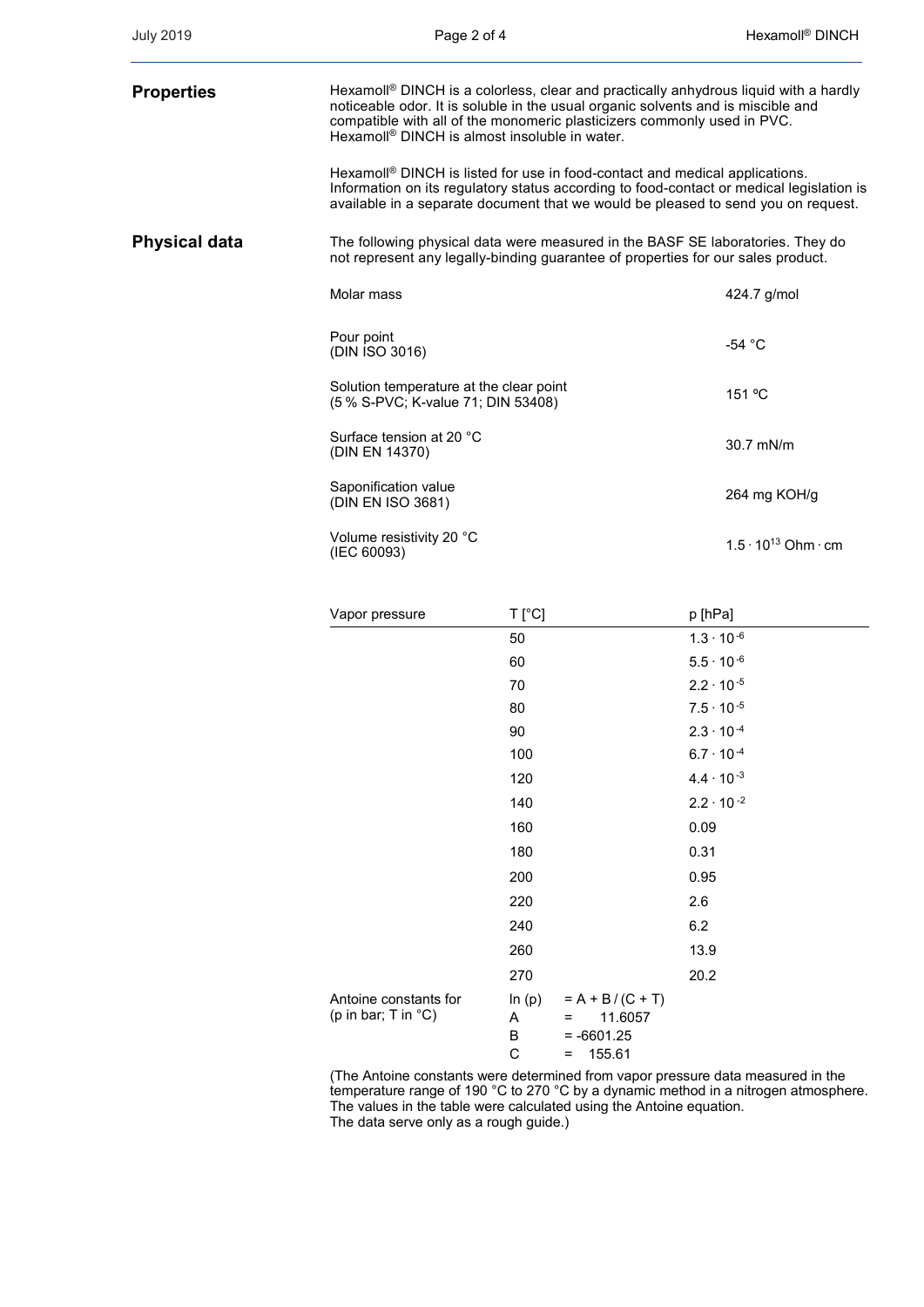## Density and viscosity dependent on temperature

| Temperature<br>$[^{\circ}C]$ | Density*<br>$\rho$ [g/cm <sup>3</sup> ] | Dyn. Viscosity<br>$\eta$ [mPa $\cdot$ s] |
|------------------------------|-----------------------------------------|------------------------------------------|
| $-25$                        | 0.9796                                  | 2000                                     |
| $-10$                        | 0.9691                                  | 430                                      |
| $\mathbf 0$                  | 0.9621                                  | 187                                      |
| 5                            | 0.9586                                  | 135.1                                    |
| 10                           | 0.9551                                  | 95.5                                     |
| 20                           | 0.9481                                  | 52.0                                     |
| 30                           | 0.9411                                  | 30.1                                     |
| 40                           | 0.9341                                  | 19.3                                     |
| 50                           | 0.9271                                  | 13.1                                     |

\*Calculated using the following equation:  $\rho = (-0.0007 \cdot t + 0.9621)$  from data measured by BASF SE.

( $\rho$  = Density in g/cm<sup>3</sup>, T = Temperature in °C)

## Specific heat C<sub>P</sub> (DSC) according to DIN 51007

| Temperature<br>$[^{\circ}C]$ | Specific heat C <sub>P</sub><br>$[J/(g \cdot K)]$ |
|------------------------------|---------------------------------------------------|
| 30                           | 1.81                                              |
| 45                           | 1.88                                              |
| 60                           | 1.94                                              |
| 90                           | 2.06                                              |
| 105                          | 2.10                                              |
| 120                          | 2.14                                              |
| 135                          | 2.18                                              |
| 150                          | 2.20                                              |

Net and gross calorific value measured according to ISO 1716

| Net calorific    | Gross calorific  |
|------------------|------------------|
| value Hu [MJ/Kg] | value Ho [MJ/Kg] |
| 34.5             | 37.0             |

**Storage & Handling** Hexamoll<sup>®</sup> DINCH can be stored in tanks and drums constructed from normal carbon steel, e. g. A 283 grade. If severe demands are imposed on the product quality, we recommend to store it in tanks constructed from stainless steel, e. g. AISI TP 316 Ti (German steel No. 1.4541) or aluminum (AlMg3).

> It is recommended to take steps to ensure the exclusion of atmospheric moisture, e. g. by storing under a blanket of dry nitrogen, as otherwise the product quality may deteriorate, e. g. the water fraction may rise, or the Hexamoll® DINCH may be discolored by rust in normal steel tanks.

Drums containing the product should be kept tightly closed in a well-ventilated place.

Hexamoll® DINCH can be stored for one year in its original packaging at temperatures below 40 °C, if moisture is excluded. Only dedicated equipment should be used to discharge this product.